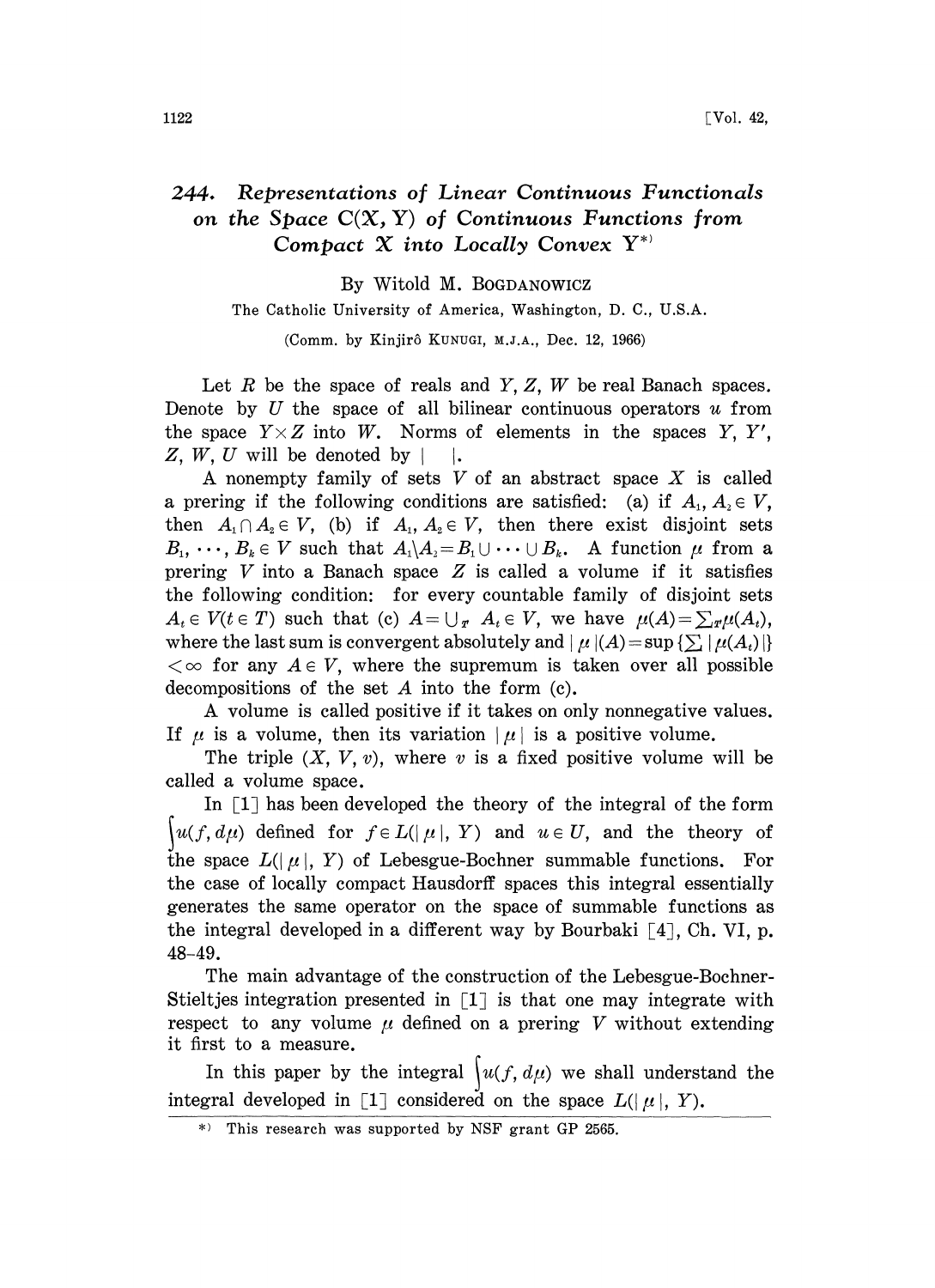The rest of the terminology and notation is the same as in  $\lceil 2 \rceil$ where has been presented an approach to the theory of integration generated by positive linear functionals defined on the space  $C_0$  of real-valued continuous functions with compact support defined on a locally compact space X.

§1. Linear continuous functionals on the space  $C(X, Y)$ for compact X and a Banach space Y. Let X be a compact Hausdorff space and  $Y$  be a Banach space.

Let  $C(X, Y)$  denote the Banach space of all continuous functions on  $X$  to  $Y$ . The norm in this space is defined as usual.

Let  $M(V, Y)$  denote the space of all volumes  $\mu$  on V to Y such that their variation  $|\mu|$  is regular on the prering V. The space  $M(V, Y)$  is linear.

If V is the Baire prering, then, according to Th. 5,  $\S 4$  [13] (cf. also  $\lceil 11 \rceil$ ), every positive volume on V is regular and therefore the variation  $|\mu|$  of any volume  $\mu$  is also regular.

The norm in the space  $M(V, Y)$  is defined by  $||\mu||=|\mu|(X)$ . In the following theorem u denotes the operator  $u(y, y')=y'(y)$  for  $y \in Y, y' \in Y'$ .

Theorem 1. (cf. [2], [8]) Let X be a compact Hausdorff space and V its Baire prering. Let  $C=C(X, Y)$  and  $M=M(V, Y')$ . To every linear continuous functional h on the space C corresponds a unique volume  $\mu \in M$  such that  $h(f) = \int u(f, d\mu)$  for all  $f \in C$ . This correspondence establishes an isomorphism and isometry of the space C' and M.

The proof makes use of the results of  $\lceil 2 \rceil$  and some simple properties of the Baire prering.

§2. Extensions of vector-valued volumes from the Baire prering onto the Borel ring. Let  $B$  be the Borel ring and  $V$  be the Baire prering of X. Consider the mapping  $\vec{\mu} = T\mu$  of the space  $M(B, Y')$  into the space  $M(V, Y')$  defined by the formula  $\overline{\mu}(A) = \mu(A)$ for  $A \in V$ .

Theorem 2. The mapping T establishes an isometry and isomorphism between the spaces  $M(B, Y')$  and  $M(V, Y')$ . If  $\bar{\mu} = T\mu$ then  $|\bar{\mu}| \subset |\mu|$ , where  $|\mu|$  denotes the variation of  $\mu$ .

Let  $N(v, Y)$  denote the set of all functions  $f$  from  $X$  into  $Y$ equal to zero v-almost everywhere.

Denote by  $L<sub>v</sub>(Y)$  the quotient space  $L(v, Y)/N(v, Y)$ . For an element  $f \in L_{\nu}(Y)$  define  $\int u(f, d\mu) = \int u(g, d\mu)$  and  $||f||_{\nu} = ||g||_{\nu}$ , where the function g belongs to the class f and  $v=|\mu|$ .

Notice that this definition is correct, that is it does not depend on the choice of the representative  $g \in f$ .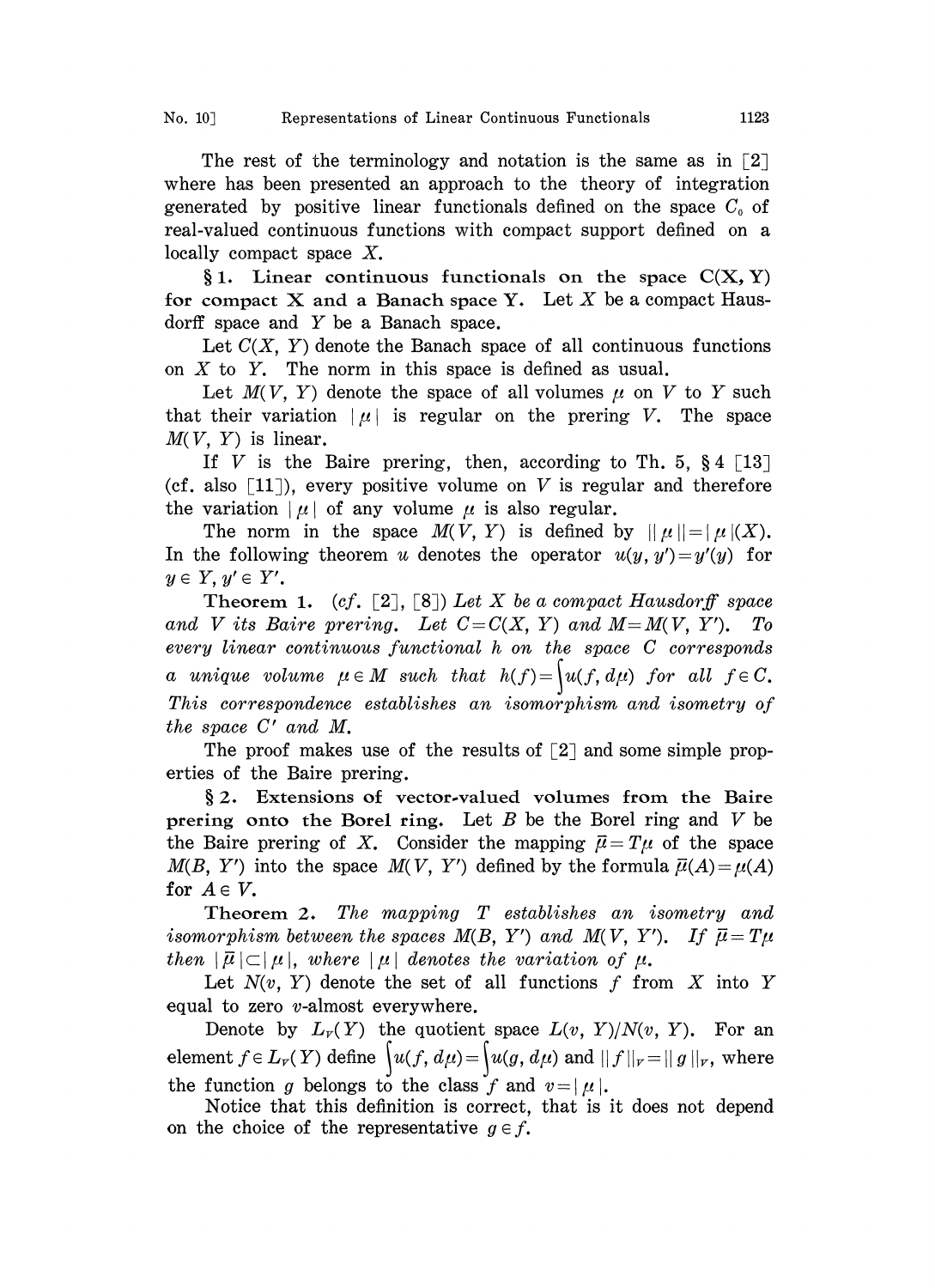1124 W.M. BOGDANOWICZ [Vol. 42,

Assume that  $\bar{\mu} = T\mu$ ,  $\mu \in M(B, Y')$ . Put  $v = |\mu|$  and  $w = |\bar{\mu}|$ . Let i denote a mapping of the space  $L_v(Y)$  into the space  $L_w(Y)$ defined as follows: for any two classes  $f \in L_r(Y)$  and  $g \in L_p(Y)$  we have  $f=i(g)$  if and only if the classes f, g have at least one common element. Using the fact that in every class there exists a representative belonging to the second Baire class  $C_2(Y)$  it is easy to prove that this mapping is well defined. For more details see  $\lceil 2 \rceil$ .

Theorem 3. The mapping i establishes an isometric isomorphism of the space  $L_r(Y)$  with the space  $L_r(Y)$  preserving the integral, that is the map i is linear and onto,  $||f||_r = ||if||_w$  and  $\mathcal{U}(f, d\mu) = \{u(i f, d\overline{\mu}) \text{ for all } f \in L_{\nu}(Y). \text{ }(Cf. Th. 4,$ 

Using Theorems 2 and 3 we easily get Singer's theorem  $[10]$  $(Cf. also [7]):$ 

Theorem 4. To every linear continuous functional h on the space  $C=C(X, Y)$  corresponds a unique vector measure  $\mu \in M=M$  $(B, Y')$  such that

$$
h(f) = \begin{cases} u(f, d\mu) & \text{for all} \quad f \in C. \end{cases}
$$

This correspondence establishes an isometry and isomorphism between the spaces C' and M.

§ 3. Weak convergence in the space  $C(X, Y)$ . Let the Banach space Y be such that for every  $\mu \in M(V, Y')$  there exists a function g weakly summable on every set  $A \in V$  and such that  $\mu(A)$  $\mathop{gd}\nolimits |\mu|$  for  $A\in V$ , where  $g(x)\in Y'$  and  $\mid g(x)\mid\leq 1\mid \mu$  |-almost everywhere.

The space Y satisfies the above conditions, for example, if either one of the spaces Y or Y' is separable [5], [6] or if the space Y is reflexive  $\lceil 9 \rceil$ .

Theorem 5. Let  $f, f_n \in C = C(X, Y)$ . Then the sequence  $f_n$ converges weakly to the function  $f$  in the space  $C$  if and only if the sequence is bounded and  $y'f_n(x)$  converges to  $y'f(x)$  for all  $y' \in Y'$ and  $x \in X$ .

The proof makes use of the following:

Lemma 1. If fixed  $\mu$ , g satisfy the above condition and u is any bilinear continuous functional on  $Y \times Y'$  then for every  $f \in$  $L(\lfloor \mu \rfloor, Y)$  the function  $u(f, g)$  belongs to  $L(\lfloor \mu \rfloor, R)$  and  $\big\lfloor u(f, d\mu) \big\rfloor$  $=\left\{u(f, g)d\,|\mu\right\}.$ 

§ 4. Weak convergence of functionals on the space  $C(X, Y)$ .

Theorem 6. Let  $h, h_n$  be linear continuous functionals on  $C=C(X, Y)$  and  $\mu, \mu_* \in M(V, Y')$  corresponding volumes generated by them. The sequence  $h_n(f)$  converges to the value  $h(f)$  for every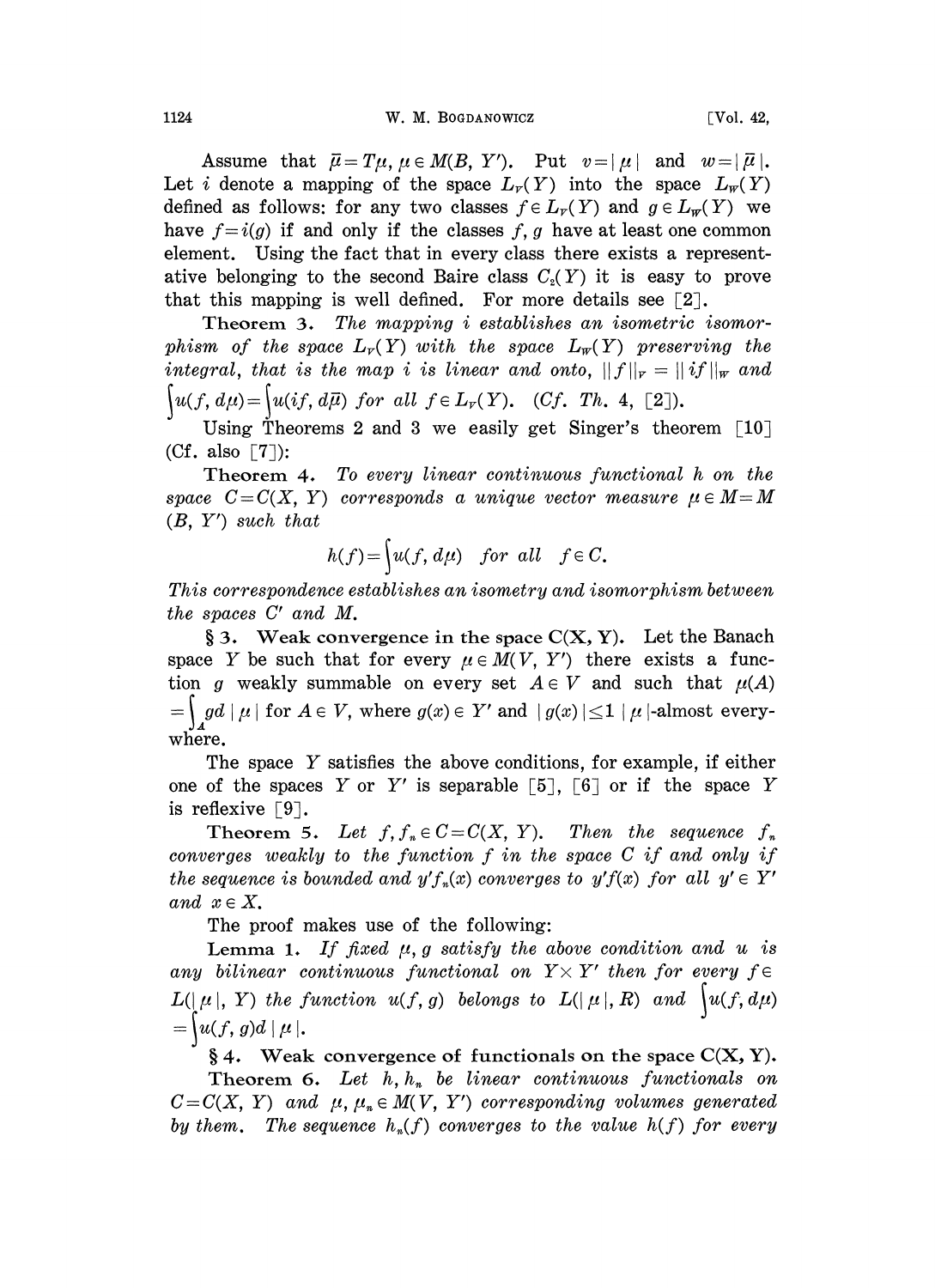$f \in C$  if and only if the sequence  $\mu_n$  is bounded and  $\int f d\mu_n(\cdot, y) \rightarrow$  $d\mu(\,\cdot\,,\,y)$  for every  $f\in C(X,\,R)$  and  $y\in\,Y$ .

This theorem follows immediately from the fact that the functions of the form  $f=f_1y_1+\cdots+f_ny_n$ ,  $f_i\in C(X, R)$ ,  $y_i\in Y$  lie densely in the space  $C(X, Y)$ .

**Theorem 7.** Let  $\mu, \mu \in M(V, Z)$  and  $u \in U$ . If  $\|\mu_n\| \leq c$  for  $n=1, 2, \cdots$  and  $\mu_n(A) \rightarrow \mu(A)$  for all  $A \in V$  then  $|| \mu || \leq c$ , and

$$
\int u(f, d\mu_n) \rightarrow \int u(f, \mu)
$$

for all  $f \in C(X, Y)$ .

The following corollary follows immediately from Theorems 6 and 7.

Corollary 1. If  $\mu, \mu_* \in M(V, Y')$  are such that  $\mu_*(A, y) \rightarrow$  $\mu(A, y)$  for all  $A \in V$  and  $y \in Y$  then the corresponding functionals  $h_n(f)$  converge to the value  $h(f)$  for every  $f \in C(X, Y)$ .

 $§ 5.$  Integration of locally-convex—space-valued functions with respect to some vector measures. Let  $Y$  be a locally convex space (not necessarily complete or Hausdorff) and let  $P$  denote the family of all continuous seminorms on it. If  $p \in P$  then the set  $N_p={y \in Y: p(y)=0}$  is linear. Consider the quotient space  $Y/N_p$ with the norm defined by the formula  $||y+N_p||_p=p(y)$ . Denote the completion of the space Y by  $Y_{\nu}$ .

Let  $T_p$  be the natural mapping of the space Y into the space  $Y_{p}$ . We have  $||T_{p}y||_{p}=p(y)$  for all  $y \in Y$ . Let  $T'_{p}$  be the conjugate mapping of the space  $Y'_{p}$  into the space Y'. That is we have

$$
u(y, T'_p z) = u_p(T_p y, z)
$$

for all  $y \in Y$ ,  $z \in Y'_p$ , where  $u(y, y') = y'(y)$  for all  $y' \in Y'$ ,  $y \in Y$ , and  $u_{\nu}(y, y')=y'(y)$  for all  $y' \in Y_{\nu}$ ,  $y \in Y_{\nu}$ .

Let  $X$  be as before, a compact Hausdorff space. Denote by  $C(X, Y) = C$  the space of all continuous functions f from the set X into Y. In this space we introduce locally convex topology by means of the seminorms

 $p(f) = \sup \{p(f(x)) : x \in X\}, p \in P.$ 

Let V be the Baire prering of the space  $X$ . Consider the set of all measures of the form  $\mu = T'_p \circ \mu_p$ , that is  $\mu(A) = T'_p(\mu_p(A))$  for all  $A \in V$ , where  $\mu_p \in M(V, Y_p')$ . This set will be denoted by  $M_p$ . Put  $M\!=U_{_p{\bf \in }P}M_{_p}$ .

Now take any  $\mu \in M$ . There exists a seminorm  $p \in P$  such that  $\mu \in M_p$ . That is we have  $\mu = T_p' \circ \mu_p$ ,  $\mu_p \in M(V, Y_p')$ . Take any  $f \in C$ and define

$$
\int u(f, d\mu) = \int u_p(T_p \circ f, d\mu_p).
$$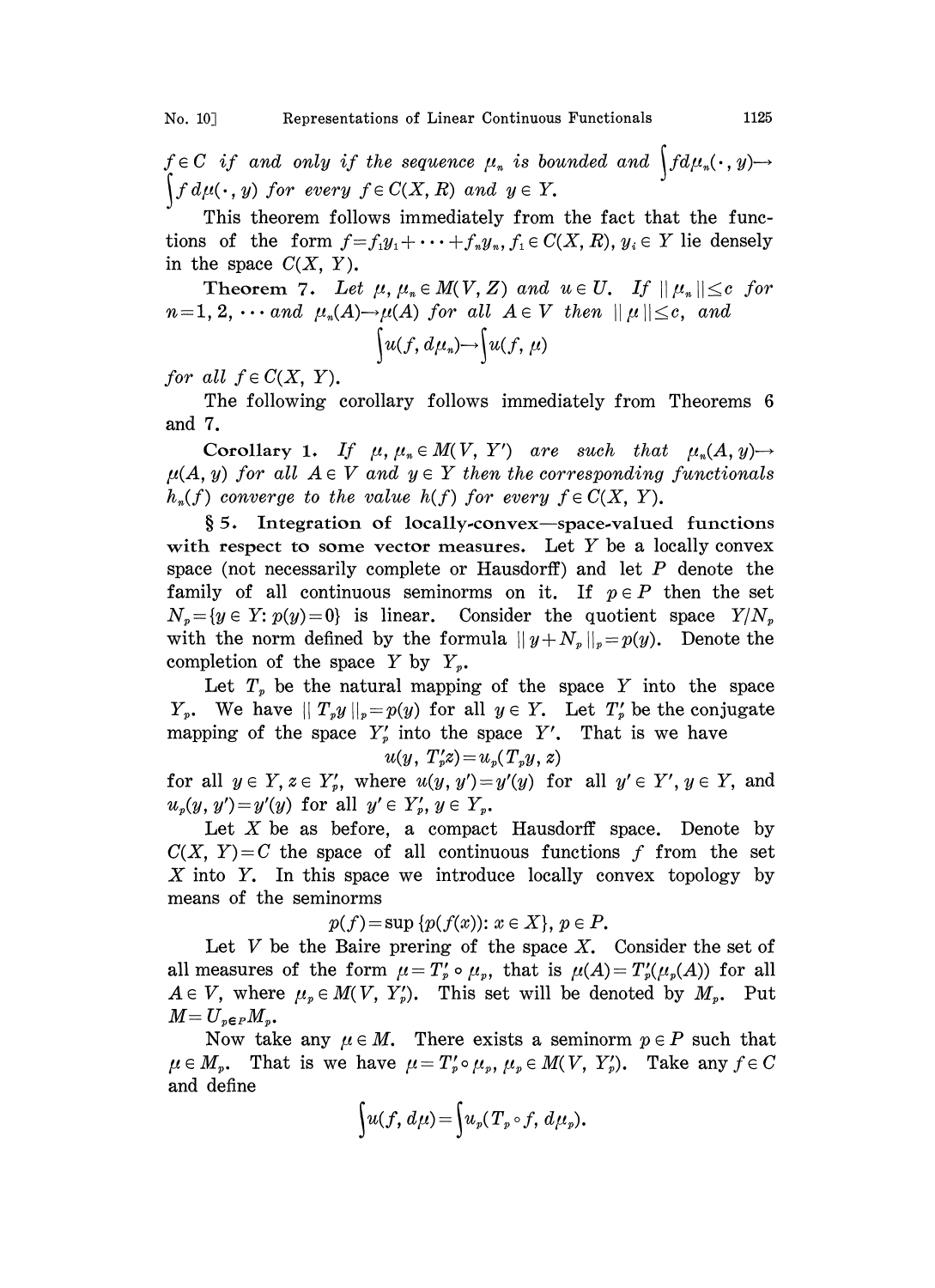1126 W.M. BOGDANOWICZ [Vol. 42,

Theorem 8. (1) The operator  $\int u(f, d\mu)$  is well defined and represents a bilinear functional on the space  $C \times M$ . (2) If  $f, f_* \in$ C and  $f_n \rightarrow f$  in the topology of C then

$$
\int u(f_n, d\mu) \to \int u(f, d\mu) \ \text{for every} \ \mu \in M.
$$

6. Representations of linear continuous functionals on the space  $C(X, Y)$  for compact Hausdorff X and locally convex Y. Let  $X, Y, C, M$  be as before.

Theorem 9. (1) To every linear continuous functional h on the space  $C=C(X, Y)$  corresponds a unique vector valued measure  $\mu \in M = U_p M_p(p \in P)$ , where  $M_p = T'_p \circ M(V, Y'_p)$ , such that  $h(f)$  $t = \left\{u(f, d\mu)$  for all  $f \in C$ , and conversely. (2) If  $|h(f)| \leq c p(f)$  for all  $f \in C$  then the corresponding measure  $\mu$  is of the form  $\mu$  $=T_p' \circ \mu_p, \mu_p \in M(V, Y_p'),$  and the least constant c satisfying the above inequality can be found by the formula

 $c_p = || \mu_p || = sup \; | \sum_k u(y_k, \mu(A_k)) |,$ 

where the supremum is taken over all finite systems of disjoint sets  $A_k \in V$  and all  $y_k \in Y$  such that  $p(y_k) \leq 1$ .

The above result represents a generalization of one of the results of Swong  $[12]$  who has found a similar representation by means of <sup>a</sup> Riemann-Stieltjes type integral for the case when Y is <sup>a</sup> complete locally convex Hausdorff space. He has proven that one may use to represent the functionals the measures of the form  $\mu = T'_p \circ \mu_p$ , where  $\mu<sub>p</sub>$  are weakly regular with finite semivariation defined on the Borel ring.

These results will appear in Mathematische Annalen.

## References

- [1] Bogdanowicz, W. M.: A generalization of the Lebesgue-Bochner-Stieltjes integral and a new approach to the theory of integration. Proc. Nat. Acad. Sc. USA, 53, 492-498 (1965).
- $\lceil 2 \rceil$  --: Integration on locally compact spaces generated by positive linear functionals and Riesz representation theorem. Proc. Japan Acad. (to appear).
- [3] --: An approach to the theory of Lebesgue-Bochner measurable functions and to the theory of measure. Math. Annalen, 164, 251-269 (1966).
- [4] Bourbaki, N.: Integration, Chapt. VI. Actual. Scient. et Ind., No. 1281 (1959).
- [5] Dunford, N., and Pettis, B. J.: Linear operators on summable functions. Trans. Amer. Math. Soc., 47, 323-392 (1940).
- [6] Dieudonné, J.: Sur le theoreme de Lebesgue-Nikodym. V. Canadian J. Math., 3, 129-139 (1951).
- [7] Dinculeanu, N.: Sur la représentation intégrale de certaines opérations linéaires. III. Proc. Amer. Math. Soc., 10, 59-68 (1959).
- [8] Riesz, F.: Sur les operations fonctionelles lineaires. C.R. Acad. Sci. (Paris), 149, 974-977 (1909).